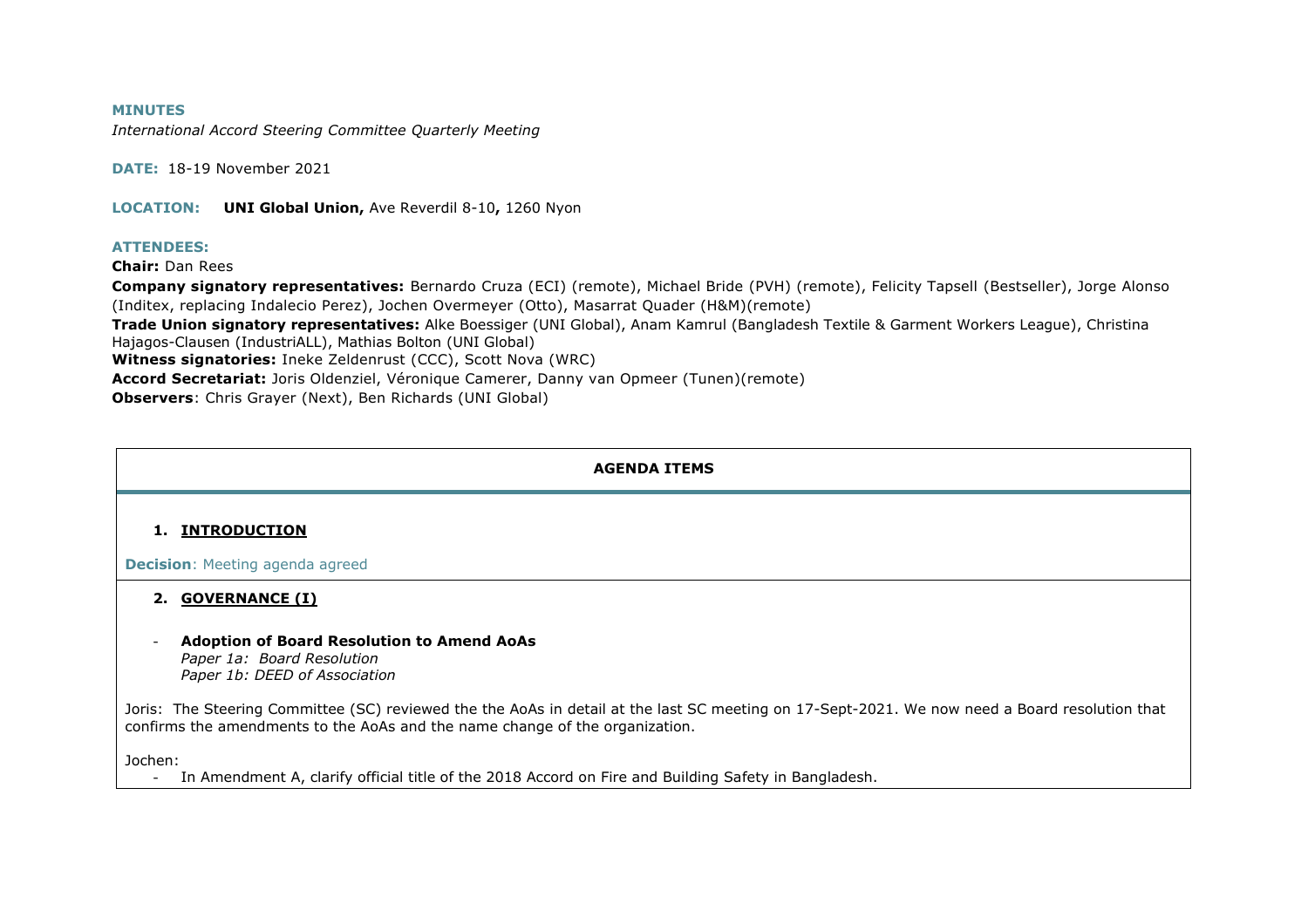In Art.  $3.1(b)$ , support for trade unions means support for trade unions on the SC.

**Decision**: Board Resolution and Deed of Association adopted. Signatures will be collected electronically through DocuSign.

## - **Amendments to Governance Regulations**

*Paper 2: Amended Governance Regulations*

Joris: The Accord has a protocol pack that includes all protocols and standard operating procedures. These were amended in 2020 for the RSC at the time of transition. These now need to be revised again for the International Accord. In line with these adjustments, the governance regulations, including the *Code of Conduct*, ought to be reviewed now and amended as necessary:

- References to the CSI, training coordinators, engineering inspectors have been removed as these functions are now under RSC operations.
- Confirm that Mathias Bolton is a member Management Committee.

### Proposed changes to the Governance Regulations as follows (approved Friday 19th November)

- On *Terms of SC Membership*, SC membership shall be increased to a maximum period of two years (instead of one year) given the time commitment and challenges with attracting brands to become SC members. After two years, there will be SC brand elections for all seats.
- On *Company Signatory Caucus* and *Trade Union Signatory Caucus*, the reference to produce written reports after each brand/trade union caucus is deleted. The recommendation/feedback of company/trade unions signatories to SC members is maintained to retain accountability.
- An *All Signatory Caucus* provision has been added that stipulates a bi-annual all signatory caucus meeting at the request of the trade unions or brands.
- On *Duration*, the provision has been removed to allow for operational/closing flexibility should a subsequent Accord not be signed before the end of the term of the International Accord.
- On *Dispute Resolution*, the provision refers to Article 50, 51 and 52 of the International Accord, which includes references to both the procedural systems: UNCITRAL Arbitration Rules and the International Labor Arbitration and Conciliation Rules.
- In the *Management Committee Terms of Reference* as it relates to *Scope of Work*, reference to a monthly workplan from the Executive Director to the Management Committee is removed.
- While the interests and purpose of the RMG Sustainability Council's and International Accord's governing bodies are in principle aligned, the *Code of Conduct* specifies that conflicts of interests must be disclosed when they arise.
- Any references to the RSC shall be simplified and replaced with "Bangladesh".

**Decision:** the amendment to the Governance Rules are approved.

### - **SC Brand Elections; SC Union Appointment**

Joris:

It was agreed at the last SC meeting that elections would be suspended until the adoption of the AoAs. Now that these are approved, the Secretariat recommends organizing SC brand member elections as soon as possible.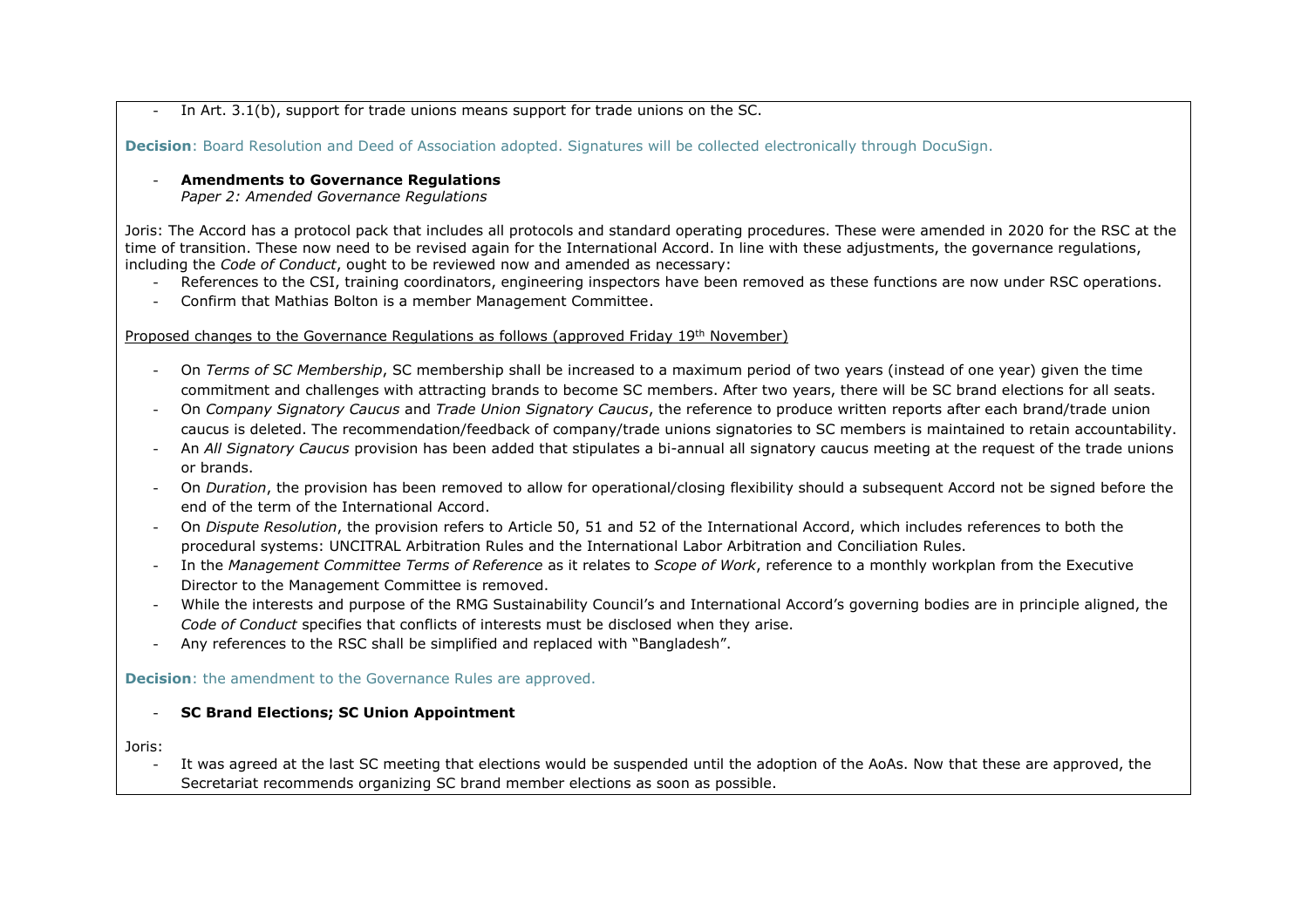- For the trade unions, Atle Hoie will replace former Secretary General of IndustriALL Valter Sanchez as the official Board member

**Decision:** SC Brand Elections to be organized as soon as possible after amendments to the AoAs are formalised.

## **3. MANAGEMENT REPORTING**

### - **Update Accord Secretariat**

Introductions were given by the new International Accord staff to the SC, and vice-versa.

### - **Update Signatories & Covered Factories**

Christina: IndustriALL is reaching out to affiliates per country and they are engaging with potential signatories.

Scott: Met with senior staff at the request of the U.S. House Ways & Means Committee to introduce the International Accord. There is a lot of enthusiasm and interest in the current Biden administration, which included a significant outreach to large US-based retailers and brands. The initial primary reason brands gave to not sign the Accord was the existence of the Alliance for Bangladesh. With the disappearance of the Alliance and its replacement by Nirapon, which is operating from outside Bangladesh, there is no other plausible alternative to the RSC and the Accord. A capital strategies program regarding binding agreements and hesitancy to sign them is being organized to incentivize brands/retailers to sign binding agreements like the Accord.

Masarrat: A new EU Due Diligence law should also incentivize new brands to sign the International Accord.

Ineke: The CCC has an active social media campaign at the moment: Levis, IKEA, Gap, Auchan. A lot of companies (members of ETI, the Dutch Covenant) are taking the free rider approach, i.e. they do not need to sign because they are already sourcing from factories that are Accord covered. Regarding Nirapon, it is operational and some brands are opting to go with Nirapon instead of the Accord.

Jochen: US brands are including provisions in their supplier contracts that RSC audits are required to become an approved supplier. This is no doubt free-riding.

Chris: We are also overlooking the luxury sector. They have the leverage in perception that many of the suppliers seek to obtain by working with these brands. We are only referring to Bangladesh factories, and not about sourcing on international basis. We need to bring other countries into focus to capture these other brands.

Scott: Notes there is conflictual debate of whether the International Accord is as wonderful model as originally thought. Had negotiations gone more smoothly, we may have been in a better position to move things politically. This is something we will deal with but it is important to bear in mind.

Christina: Important point that we rectify that hesitancy and join forces on what needs to be done. I will call on brand colleagues on any kind of investor discussions and public due diligence forum. We need to jointly move this forward.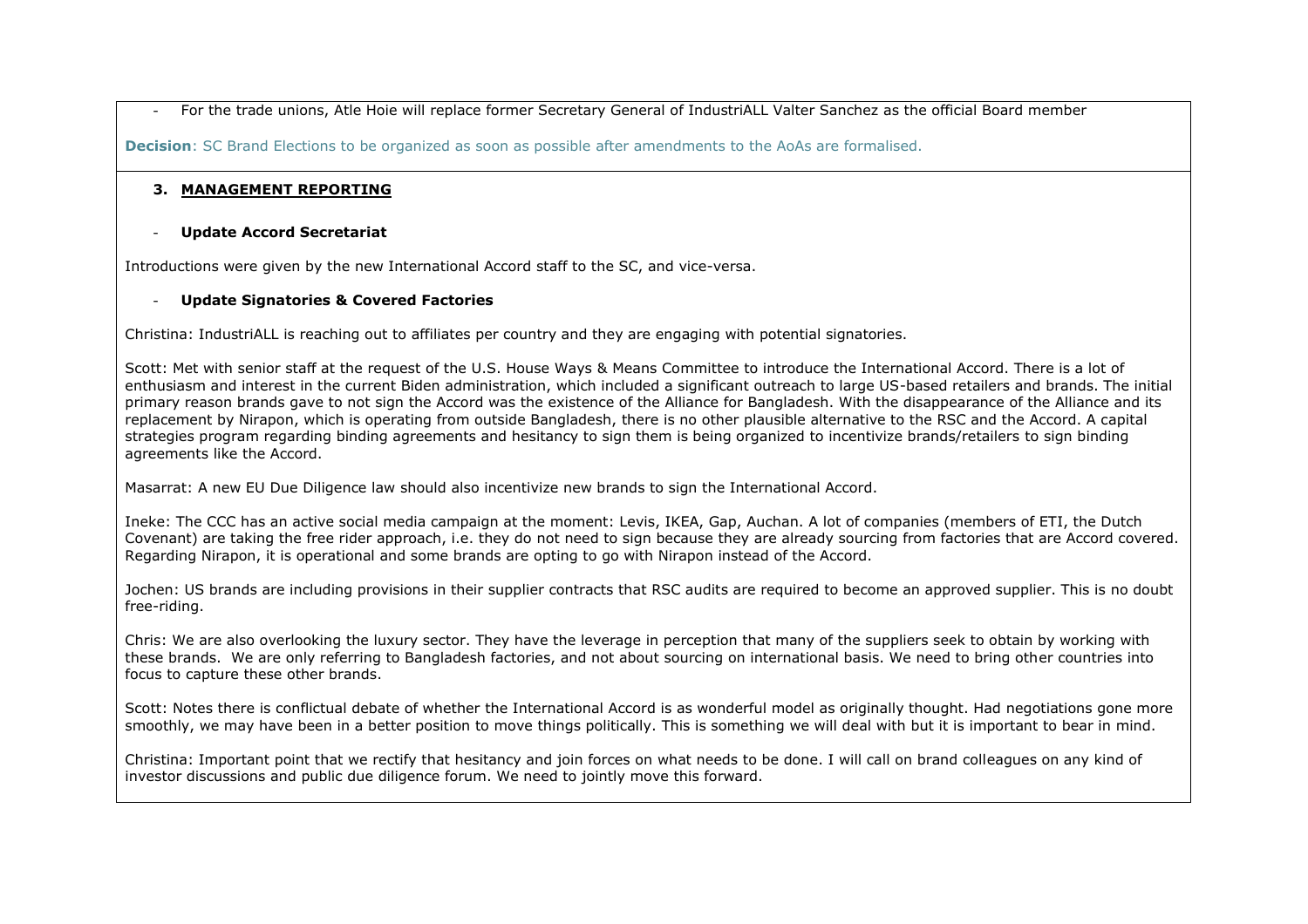Joris: Notes 8 new brands have signed and 11 other new brands have expressed interest to join. Some of them 2018 sig that are waiting for BA AoA to be finalized. For these, FFC accounts have been kept live.

Felicity: How do we positively bring more brands on board? Even within the signatories we do have, few are actively engaged in the International Accord. We need to engage with and activate the brands that are part of this agreement.

Dan: To the extent the SC has the capacity to get into the detail of recruiting new members, it might be helpful to have an ad hoc working group to discuss this point and support the Accord Secretariat. It relates to how the International Accord finds its focus and expresses itself in this new agreement, how it addresses OHS issue and how it will become more appealing to other brands.

**Follow-up action**: Explore need for ad hoc working group focused on recruiting new signatories.

### - **Update Finance Requests & Factory Remediation Fund**

Véronique: Article 31 Finance Requests include:

- 10 finance requests pending
	- 4 in process of being resolved with brand support
	- $\cdot$  4 negotiations in progress
	- 2 finance meetings pending
- 4 finance requests with no brands under the International Accord

21 Factory Remediation Fund agreements have been signed:

- 4 completed FRF requirements
- 11 FRF agreements in progress
	- $\cdot$  4 close to completion (+80% remediation of items covered)
	- 4 continuous progress (+60% remediation of items covered)
	- 3 problematic No Brand factories.
- 6 FRF agreements terminated (additional \$23,000 approx. available post-September 2021 budget)

## **4. FEASIBILITY STUDY ON EXPANSION (I)**

- **Preliminary findings feasibility study & brand survey**

*Paper 3: Country Fact Sheets Feasibility Study*

Joris provided an overview of the preliminary feasibility study conducted thus far:

The International Accord provisions relevant to the Secretariat's feasibility work on expansion are Art. 35 through 40. In order to support the SC in having an informed discussion, the Secretariat conducted a broad survey to gauge company signatory interest and preliminary desk-based research on the 11 most important textile and garment producing countries with potential salient risks: Pakistan, India, China, Sri Lanka, Vietnam, Myanmar, Turkey, Cambodia, Morocco, Egypt, and Ethiopia.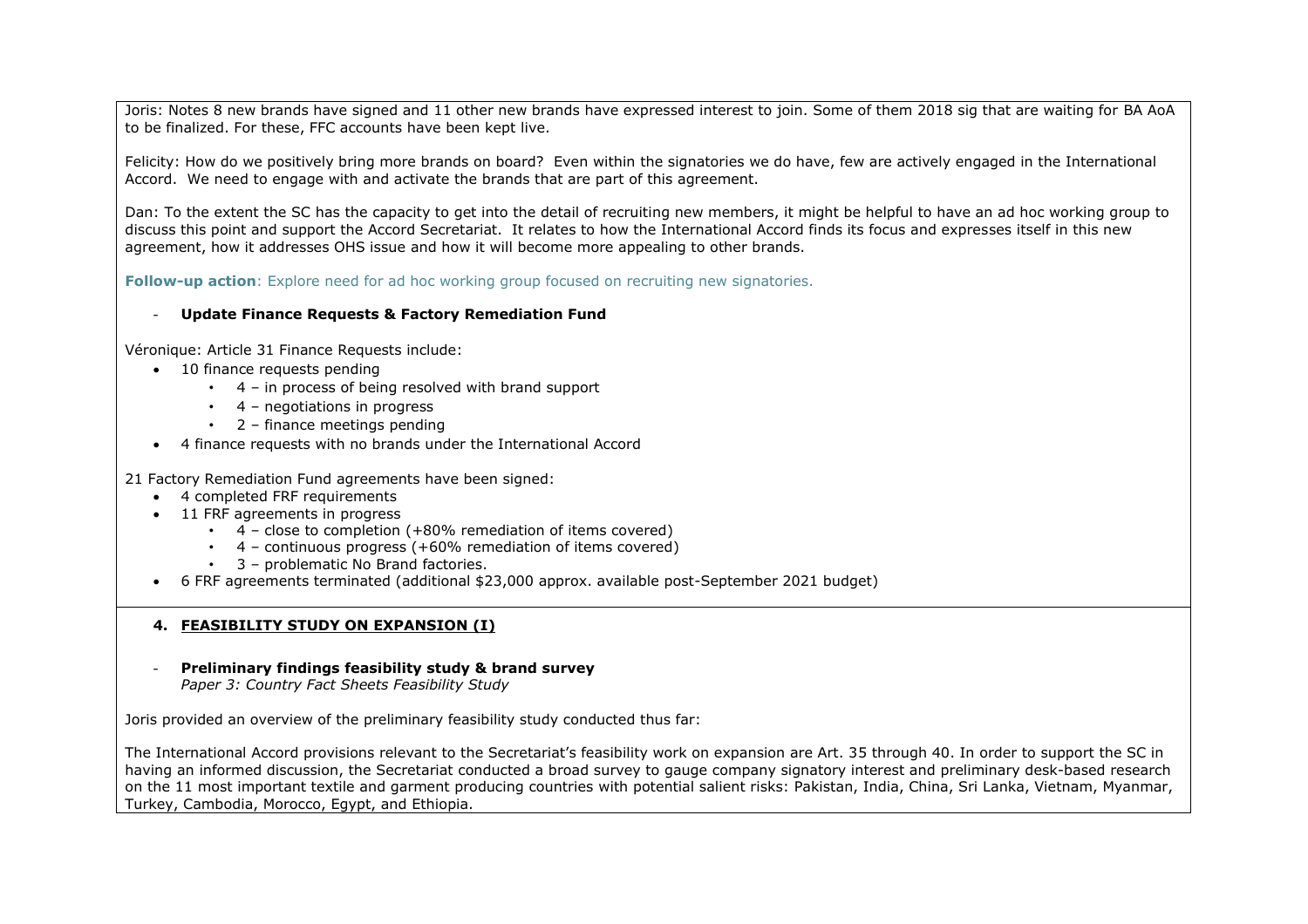66 brands responded (44% of brands) to the survey, which is a reasonable number given the limited time brands had to respond to the survey and given past brand participation at less than 50% at brand caucus meetings. The survey could be completed anonymously (approx. 20 brands did so).

The brand survey included queries regarding:

- FOB value per country based on the 2018 Accord fee band structure: note, the 2018 fee structure is based on production in Bangladesh which is the second largest producing country in the world, so the results based on the 2018 fee band structure do not necessarily mean that sourcing in these other countries is not significant.
- Ranking of country according to priority: the countries that scored highest in this category (in terms of number of times mentioned as first priority are Pakistan (1), China (2),<sup>1</sup> India (3) and Turkey (4). In terms of highest ranking on average, India was first.
- Participation in other safety programs: less than half the signatory brands are involved in other initiatives on workplace safety. Better Work was the other program most frequently mentioned.
- A great majority of brands surveyed (56 of 66) indicate that fire, electrical and structural safety is a key concern.
- Key OHS concerns most often mentioned are excessive working hours, workplace violence and sexual harassment.
- Boiler safety, tools, machine and equipment safety, hazardous substances were also considered salient safety risks.
- Maternity rights, transportation safety (to and from work), and ergonomic hazards are not generally considered key concerns for surveyed brands.

The Secretariat gathered preliminary research in the form of fact sheets, which include information on survey-based country ranking, number of factories, export value, number of workers, and the salient health and safety risks according to public sources.

The SC expressed their overall appreciation of the preliminary research conducted thus far.

### - **Criteria for Expansion**

The SC discussed the following potential criteria for expansion to be further explored in the next phase of the feasibility study:

#### *Leverage/contribution to local economy*

- Percentage of brand/retailer FOB export value in each region, including FOB value with and without textile production (to be provided through a "clean room").
- Number of individual factories sourcing for International Accord brands/retailers (i.e., without overlap)

*Impact*

- Number of potentially affected workers

*Risks*

- Level of fire, electrical and structural safety risks (data on factory accidents)
- Salient OHS risks already covered under the International Accord's grievance mechanism (e.g. workplace violence and sexual harassment are key concerns)

 $1$  China was not initially included in the survey because the prospects for expansion to that country are low. It was subsequently added after initial brand results showed China as a top priority country.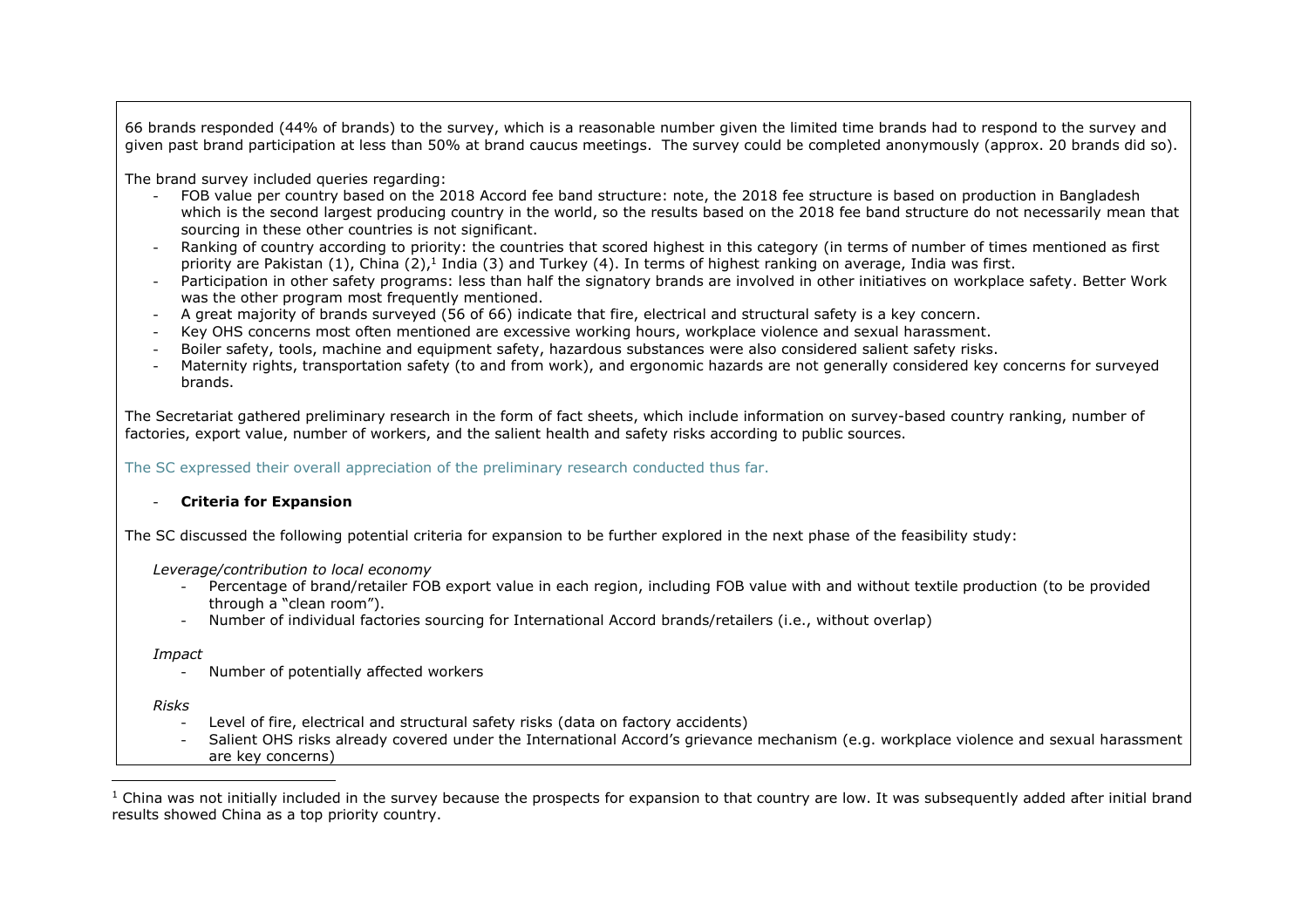- Other salient OHS risks not yet covered under the International Accord's grievance mechanism (the ILO has volunteered its expertise)
- Records of industrial accidents

*Supply chain transparency* 

- Gap analysis of regulation mechanisms, including registered/non-registered employees, actual number of workers, supplier locations.
- Global indices on formal and informal value chains (e.g., World Bank, Transparency International, Human Rights Index)

#### *Stakeholders*

- Capacity of trade unions and civil society organisations and the conditions in which they operate
- Government health and safety structures
- Presence of industry associations
- Involvement/commitment of key brands per region

#### *Context*

- National legislation on labour and human rights, practice and enforcement
- Existence and enforcement of fire and building safety code
- Political acceptability/license to operate/likelihood of moving forward without political conflict
- Legal foundation for a local Accord initiative
- Importance and trends of textile and garment industry/GDP per country

#### *Other considerations*

- Establish an agreed goal/realistic achievements and resources needed to achieve those goals.
- Identify levers of influence the Accord currently has and can develop (GSP+, EBA, commercial partnership, government aid, etc.)

## **FEASIBILITY STUDY ON EXPANSION (II)**

### **Next steps Feasibility Study**

*Paper 4: Terms of Reference Feasibility Study*

Joris: The feasibility study is a lot of work and cannot realistically be done for 10 countries. Preliminary desk-based research is where we are now. The next phase includes:

- Gap analysis: Review existing/absence of mechanisms to regulate or improve workplace safety in a particular country where the Accord could contribute
- Identify relevant government entities/departments
- One on one meetings with key stakeholders/govt officials to build trust & relationships
- Engage with local stakeholders to map interest/garner support amongst NGOs / unions / industry / brands / governments, etc.
- Identify local consultants as country resource persons to support the feasibility studies
- Investigate potential number of covered factories by company signatories in a given country
- Examine company signatory supply chains (including further upstream such as textile mills, sub-contracting, home based workers)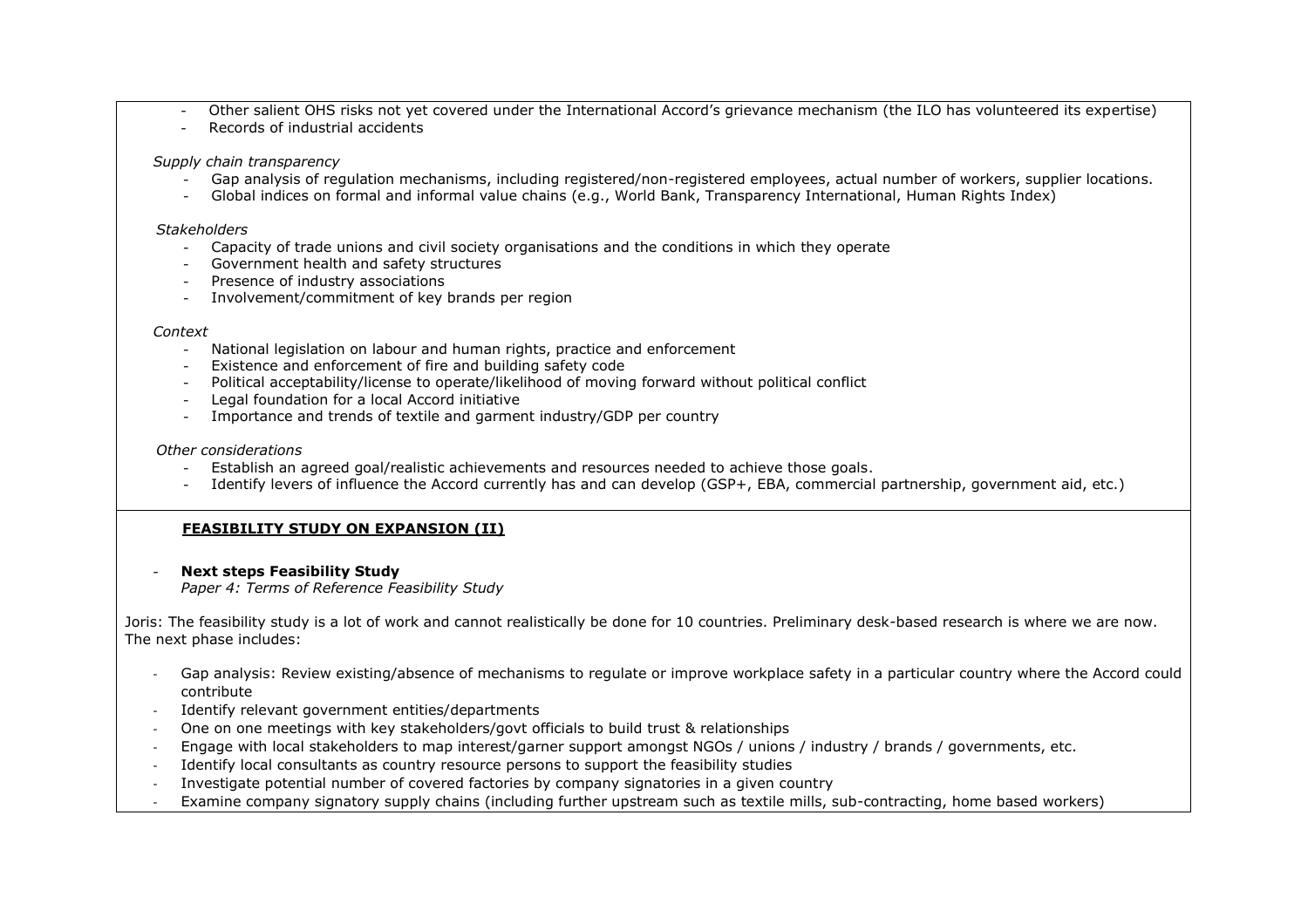- Analyse shipping /export records from key producing countries (through ILO, EU, Dutch Govt)
- Reviewing existing brands' fire, electrical and structural inspection programs/reports/qualification of engineers
- Identifying key risks in the area of fire and building safety and OSH
- Further explore existing programs/inspection regimes for potential alignment/partnership (Better Work, IHRB, etc.)

### Discussion:

Felicity:

- The 6-month deadline in the International Accord is to establish the criteria, not to complete the feasibility study.
- Recommend keeping the selection of countries wide, more in-depth feasibility studies and more resources.
- Proposes having three baskets: 1) where we want to focus now, 2) where impact is large and critical but more complex (India, Turkey), 3) countries we do not want to take off the table. We can move some of the countries in the lower buckets upward overtime.

Jochen:

- Agreed only have 1.5 year, better to lay the ground to continuing after that.
- The Secretariat should utilise the knowledge of brands' local buying offices.

Joris: Some brands are already offering to share experience, including brands that have Accord-like inspections in different countries using the Accord's CAP model.

Ineke: It is important to keep an open mind. We cannot assume that we will copy/paste the Accord. The information we can gather will inform the approach, e.g. industry associations/government reception will be very different in each country.

Dan: Does the SC now know enough to begin an in depth-search in certain countries? Are there countries we want to take off to narrow the scope?

Jochen:

- We agree that China should be off the list. It is not that it is not necessary but we cannot get into the country.
- If we explore India, we should do so regionally.
- Vietnam, I leave up to discussion.
- Morocco is a near-shoring option for Europe and may be a segue to other markets in Africa.

Christina:

- Myanmar is off the list. The trade unions have made a call for disinvestment.
- India, on the other hand, is important for the trade unions.
- Egypt is difficult because of the non-independence and persecution of the trade-union movement.
- In terms of smaller garment-producing countries, Morocco and Sri Lanka would be the trade unions' preferences.
- We also need to think about the capacity of the Secretariat.

Dan: In Egypt, Better Work has been making some progress.

Michael: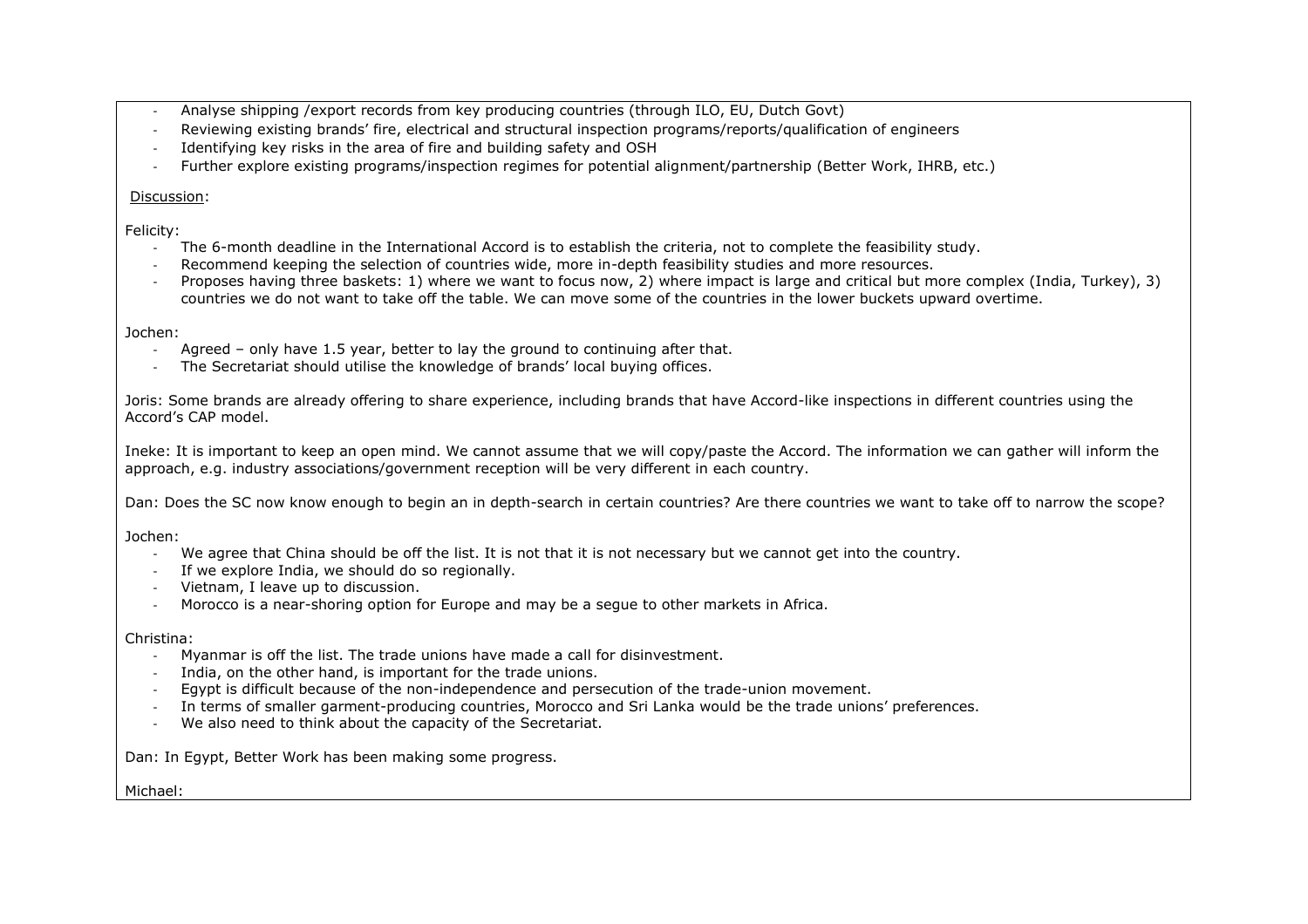- While Morocco is a relatively smaller production country, they are very important for denim. Agrees that also interesting because of geographical location.
- Sri Lanka makes a lot of sense for PVH: they produce high quality products, suppliers are global sophisticated vendors (particularly in terms of underwear and intimates). Expanding to a smaller country and showing real progress can be a beacon for further expansion.
- Turkey is a key country: propensity for smaller suppliers and downstream sourcing, unsystematic inspection program, unreliable certifications.

Dan: South Asian context is closest to what the Accord has already done. In that sense, Sri Lanka is closest to what's already been done.

### Jorge:

- Take China and Myanmar off the list.
- Gather more information on the remaining countries.

Musarrat: Ethiopia is in the same category as China because of the context.

Alke: As we scope beyond textile, other countries may become more interesting as well.

Chris:

- Turkey is critical, especially as it relates to structural safety: insufficient technical engineering skills to inspect building (e.g. loading issues) other than the obvious (cracks, electrical cabling), issues with shared buildings (e.g. welding workshops/gas cylinders with 2-3 factories in uppers floors and 30-40 people in each of those units, and only one staircase).
- Agrees with Michael on Sri Lanka.
- We know from EU brands that production will come closer to home: Turkey and Morocco.

## **Agreement on next steps of feasibility studies:**

The countries covered under the Accord's TOR on expansion will be divided into four categories:

- 1. In-depth feasibility studies (including engagement with local stakeholders/travel): Pakistan, Sri Lanka, Morocco and a region of India.
- 2. Countries high on the list of priorities in terms of risks and brand interest but challenging, so with mid- to long-term perspective: Other regions in India, Turkey and Cambodia.
- 3. Continuation of a baseline feasibility studies (desk-based): Vietnam and Egypt.
- 4. Excluded from feasibility studies: China, Myanmar, Ethiopia.

(Note: (1) no country other than countries in group 4 are ruled out, (2) no decision has been taken on which country to expand to yet and (3) Indonesia considered but not included in the Accord's feasibility study.)

## **Clarification to the Accord's TOR:**

- While the criteria for expansion are to be established within six-months from September 1st 2021 as per Art. 37 of the International Accord, the in-depth feasibility studies outlined in the TOR can continue beyond that date.

## **Follow-up actions:**

- Circulate a newsletter to company signatories on the SC's agreement for next phase of feasibility study.
- Organize a signatory/company caucus end of January 2022 (in person, if possible).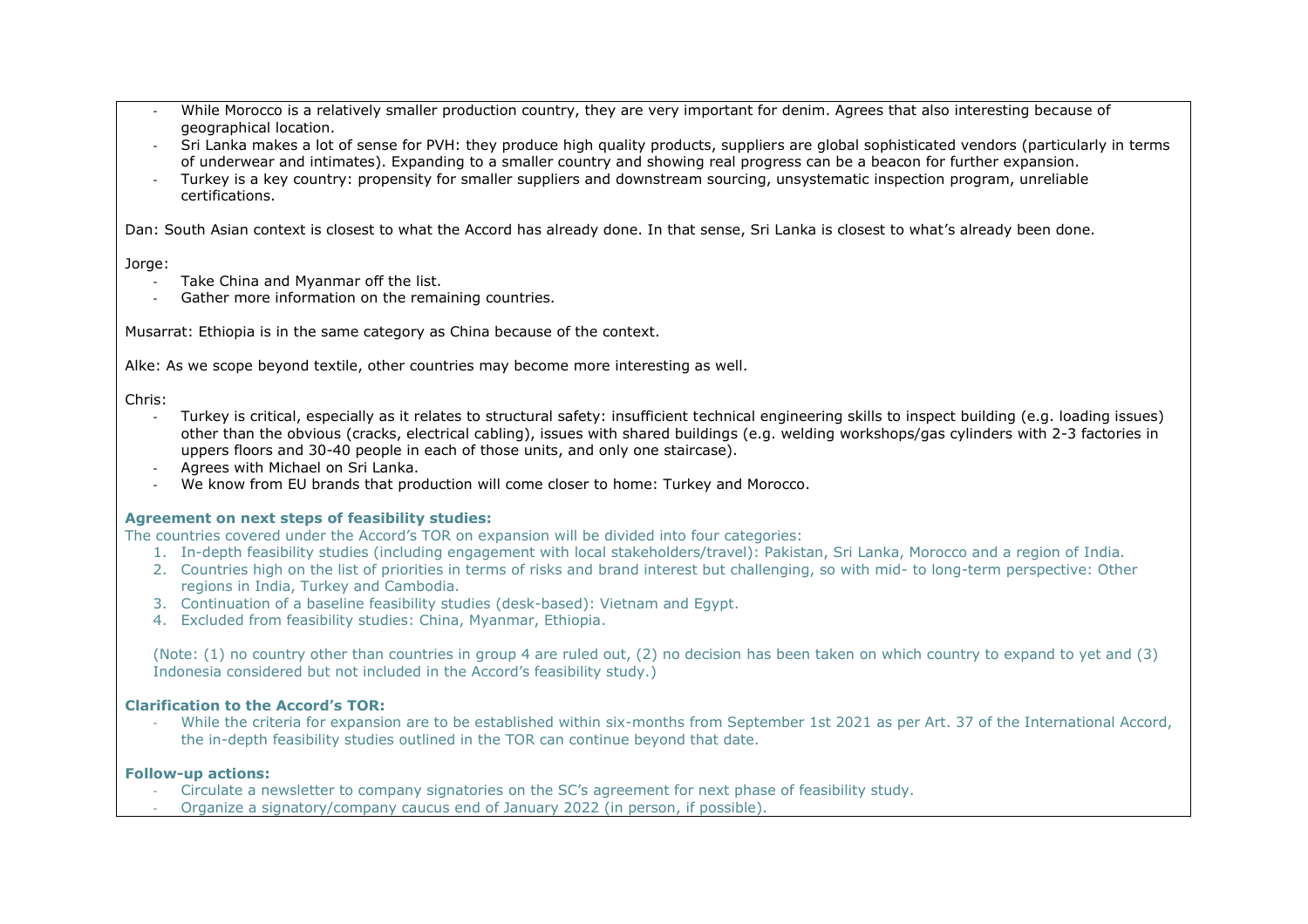#### - **Letter from Pakistani Labour Groups – SC response**

Joris: Pakistani trade unions and civil society organizations wrote to the Secretariat about expansion of the Accord to Pakistan, specifically requesting a response from the SC, which is why this item is on the agenda.

**Decision**: Respond to the Pakistani trade unions and civil society after the Secretariat's newsletter to company signatories informing them about the SC's decision on next steps for the feasibility studies.

### **5. ACCORD IMPLEMENTATION IN BANGLADESH**

- **Accord – RSC Cooperation**

*Paper 5: Accord- RSC Cooperation RACI Chart*

Joris:

- We had a cooperation agreement with the Bangladesh Accord-RSC in the RSC's first year (June 2020-May 2021).
- With the International Accord, we agreed to separate out the agreement on the transfer of funds from a cooperation agreement.
- We have been pursuing a coordination/cooperation document in the form of a RACI chart between the Accord and the RSC, and the Secretariat was hoping to have this signed off between the RSC MD, the Accord ED and the RSC Executive Committee but we were unable to get this done. However, the RSC MD is aware that an update would be provided to the SC on this matter.
- Based on our discussion so far, there are many areas of agreement as it relates to remediation operations, escalations, factory finance requests, inspections and factory disclosure. There is disagreement mostly as it relates to closures/relocations and communications.
- It is important to come to an agreement as procedures are being changed without us being informed or consulted as needed under the current draft of the RACI chart.

Jochen: Thank you for the paper. We will pick up the areas of disagreement highlighted in Paper 5 and establish a working paper on the respective responsibilities of the Accord and RSC.

### - **No Brand factories – Accord Secretariat role**

Joris: This item is on the agenda to discuss how to handle factories with no responsible Accord signatory companies – No Brand factories:

- With the new International Accord, company signatories were given the opportunity to submit new factory lists to the Accord. This means factories that had Inactive Responsible Brands or factories that only had signatories that did not sign the new Accord became No Brand. As a result, there are currently 212 No Brand factories and 119 factories with Pending Closure status without brands, which represents an increase of 150+ factories since the end of the Bangladesh Accord.
- The Secretariat seeks clarity on whether the International Accord must be involved to ensure No Brand factories are following Accord standards and procedures.

Decision: Given the absence of leverage of Accord brands over No Brand factories, the role of the Secretariat is to provide information to the RSC as necessary, who will take charge of No Brand factories.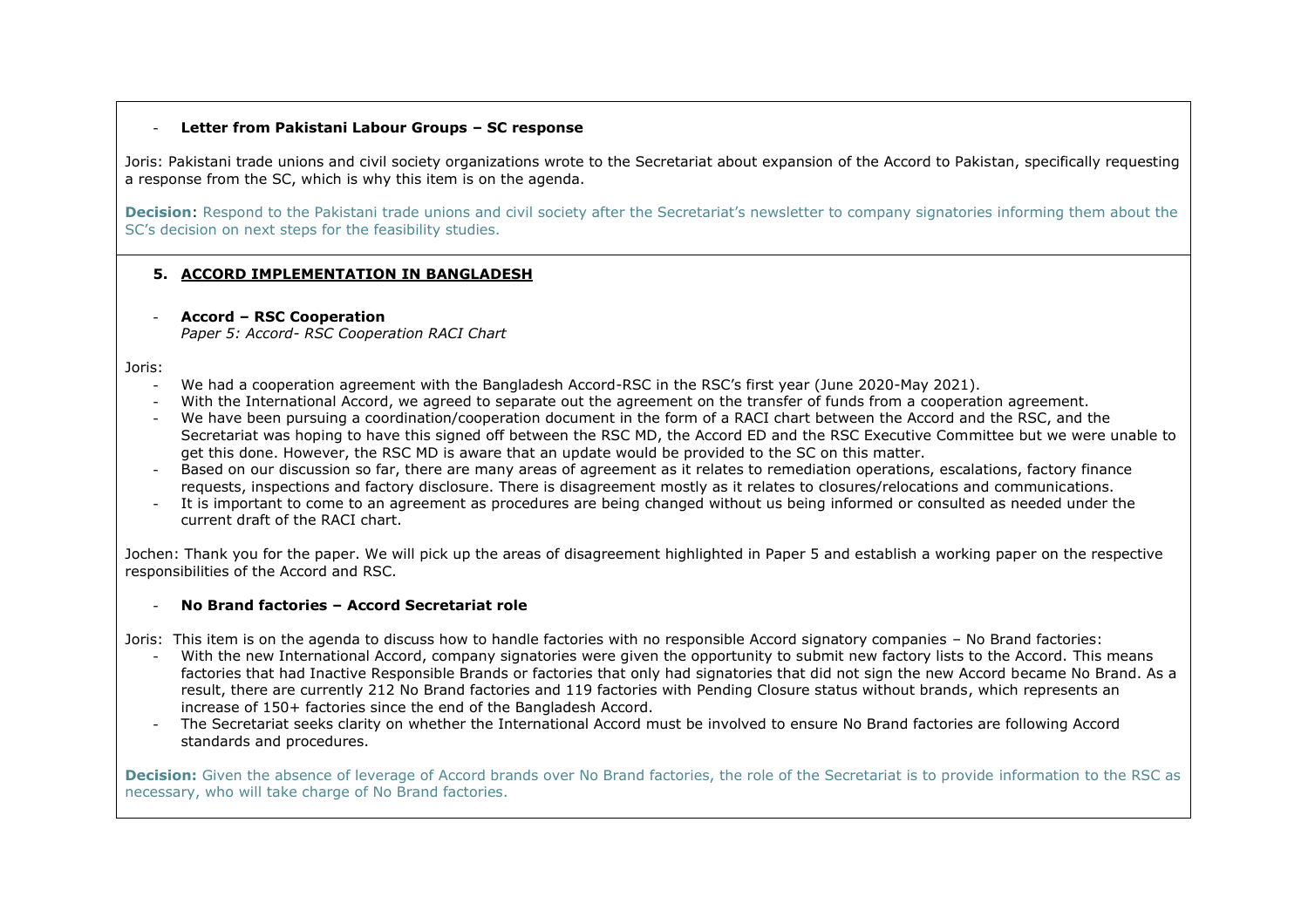#### - **UD Suspension status**

Joris:

- As per the MOU signed with the BGMEA back in 2019, and the RSC's Article 24q of the Articles of Association, the BGMEA and the BKMEA are required to withhold the issuance of Utilization Declarations (UDs) of all factories that have been made ineligible.
- This is the RSC's compliance model to hold factories accountable, including No Brand factories.
- In a meeting with the RSC, the Secretariat was informed orally that the RSC suspended UDs for 6 factories and 7 factories were transferred to DIFE. Our understanding, however, is that these 7 factories still have their UDs as they are being given the opportunity to "close their CAPs", i.e., to complete remediation. This is inconsistent with the acting CSO's decision and the RSC's Escalation Protocol.

Jochen: This discussion has been taken to the RSC Board of Directors, with a request to produce supporting evidence of UD suspension. BKMEA is stating that they are not required to act on this. Without clarity, group escalation will be warranted where applicable.

Christina: Requests the Secretariat to prepare the list of factories where the suspension of UDs is pending, and associated groups.

**Follow-up action:** Prepare list of ineligible factories and associated group factories.

## **6. BUDGET & FINANCE**

- **Quarterly Accounts June-Aug 2021** *Paper 6: Quarterly Accounts Jun-Aug 2021*

- Danny: Pointed to a number of items in the quarterly accounts:
	- On *Variances*, the \$50,000 attributed "*Other*" relates to the discontinuing of the Accord, which is no longer necessary. The variance of *\$324,981 relates to the FRF (not including the adjustment of approx. \$23,000 for the cancellation of an FRF agreement).*
	- On *Actuals*, a correction was made to only refer to the quarter.

Anam: Pointed to a discrepancy between closing and opening balance, which Danny corrected.

**Decision:** Ouarterly accounts are approved.

### - **Annual fee payments and 1st invoice update**

Joris:

- We have invoiced over \$3.794 million and received over \$2.2 million which represents 57% of what has been invoiced so far. There is approx. \$1.58 million outstanding.
- On the fee structure, query whether the SC wants to revisit the fee structure now or wait until February. A couple of brands are keen to already budget for all of year 2022.

Masarrat: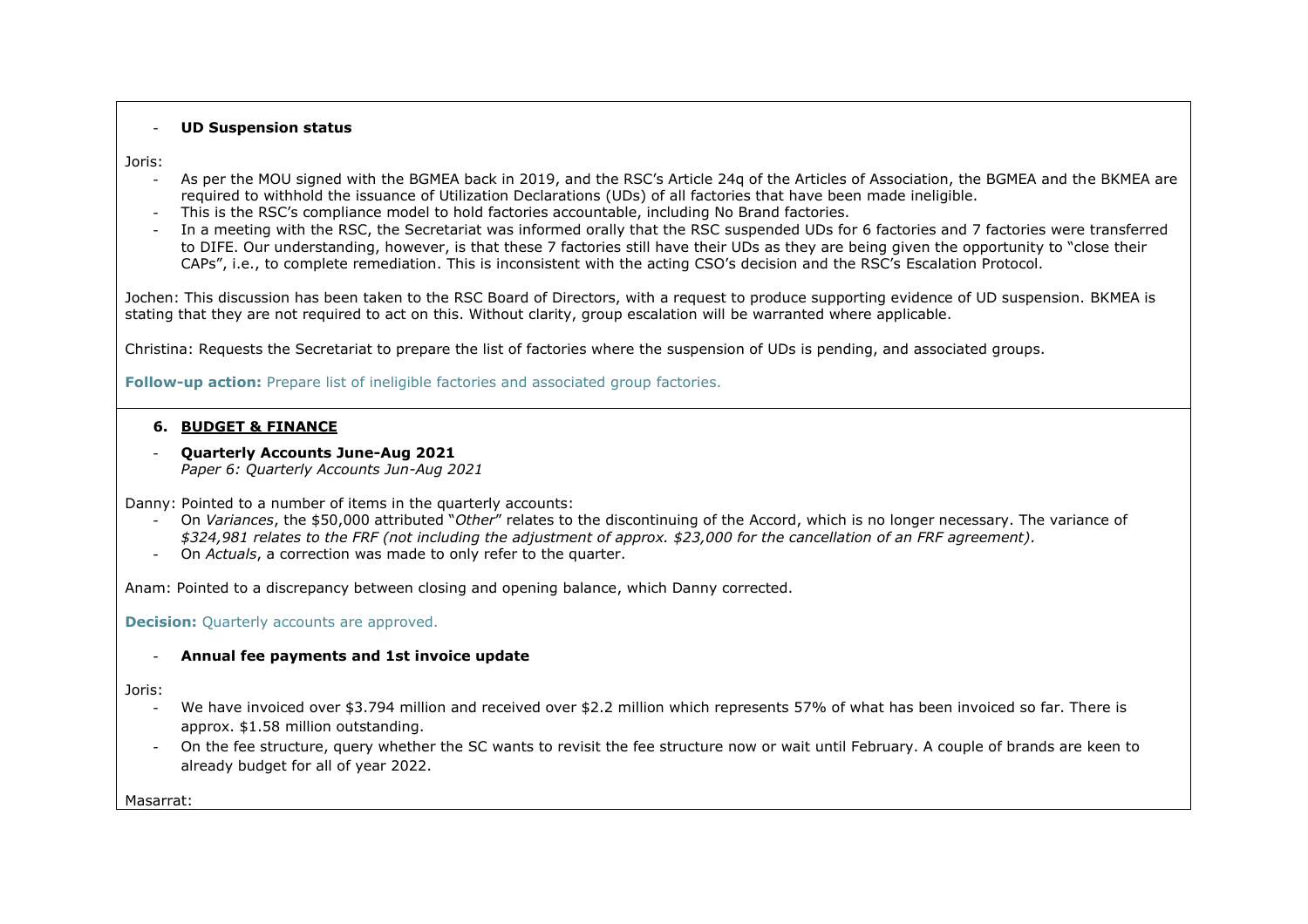- We committed to sharing an updated contribution model before the issuing of the second invoice. People are putting in their budgets for next year. When we have the next caucus meeting, and present the Brand membership rules, it makes sense to have the revised contribution model ready.
- Expenditures for the Brands Association also need to be thought through.
- We also need to take into consideration the 20% BGMEA contribution.

Jochen: Inflation also needs to be taken into consideration.

**Follow-up actions**: Joris to organize a meeting with the Audit Committee to establish the revised fee structure and share with the SC.

- **Unpaid fees**

Véronique:

- **50** 2018 Accord company signatories with unpaid fees, totalling \$416,191, of which approx. \$246,000 related to brands in bankruptcy proceedings.
- 17 International Accord company signatories with unpaid fees, totalling \$127,145<sup>\*</sup>
- 16 company signatories received reminders of the unpaid dues
- **3** company signatories have so far paid, totalling \$6,013

A number of signatories are starting to pay their unpaid fees.

#### **Follow-up actions:**

- Send second reminder to company signatories with unpaid fees.
- Provide update to Christina and Jochen on signatories with unpaid fees.
- **Fee Structure Proposal**

### *Paper 7: Accord fees for importers & agents*

Joris: This proposal was requested by the company caucus to address a concern that the fees of agents/importers and brands/retailers are both currently calculated based on total FOB \$US export value which could be considered a duplication of fees where the intermediary is sourcing on behalf of the brand. This proposal therefore provides the SC with an alternative fee calculation method for company signatories with brandintermediary trading relationships to address this concern of duplication of fees:

- The requirement to disclose and list the number of factories would not change.
- Importers/agents would be required to calculate the residual FOB \$US value of goods they source for non-Accord brands from Bangladesh (or any other Country Specific Safety Program in the future) and disclose their fee band accordingly.
- To estimate the potential financial impact of the proposed alternative brand/intermediary fee calculation, the Secretariat collected the names of 34 companies known to be intermediaries. The fees were then calculated based on the number of factories and Band 1 FOB value (or Band 0 if currently in Band 0). The Secretariat estimated that the potential worst case financials impact to be approximately \$200,000.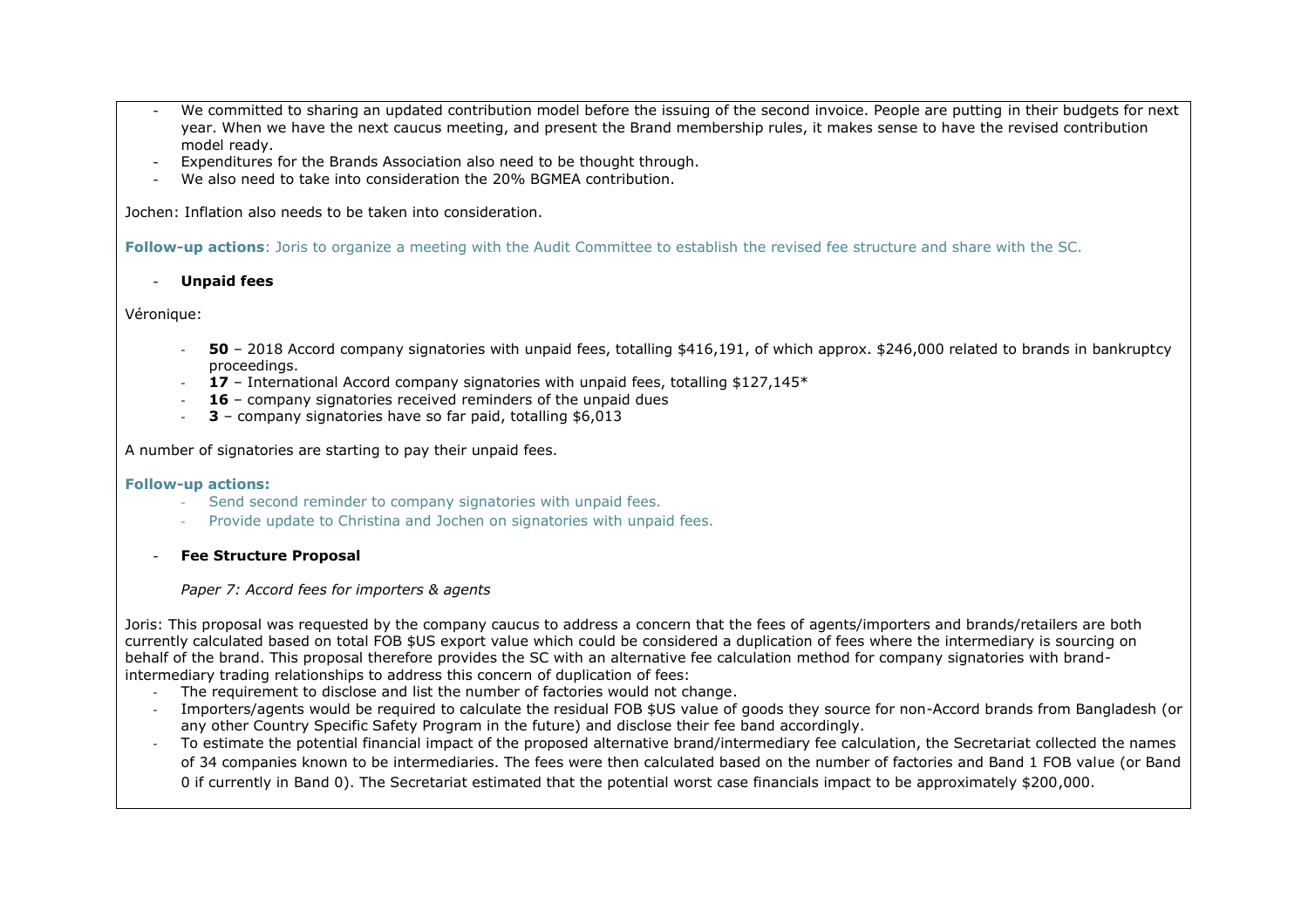Jochen: Brands are directly responsible for taking care of their factories, and while some have been accepting double-charging, others are not and therefore do not require their intermediaries to sign. Query on how the Accord Secretariat verified the FOB export value reported by brands.

Joris: The disclosure by brands is based on a honour system, whereby we trust that the signatories will be truthful in their disclosures whether it be the number of factories or FOB value.

Jorge: Agrees with the alternative fee proposal.

### **Decision**: Alternative fee proposal approved.

Véronique: The proposal for a revised fee calculation is based on the assumption that brands and intermediaries in the Accord cooperate effectively to ensure remediation in the overlapping factories. Since this is not always the case (examples provided), the Secretariat proposes the following cooperation and transparency measures to support effective implementation of the Accord:

- Disclosure to the Accord Secretariat of the list of overlapping factories between brands/retailers and agents/importers, including factories listed by agents/importers at the request of brands/retailers even though orders may not have yet been placed.
- With the alternative fee calculation making it more economical for intermediaries, the Steering Committee can urge company signatories to enjoin their intermediaries to sign the International Accord. With more intermediaries on board, the Secretariat will be better placed to ensure the Accord is being implemented through brands' value chains.

#### **Decision**: Additional cooperation and transparency measures approved.

**Follow-up action**: Prepare a communication from the SC to company signatories enjoining their intermediaries to sign the International Accord.

## **7. GOVERNANCE (II)**

#### - **Update Brands Association**

#### - Update from Jochen:

- The Brands Association (BA) is necessary as one of the three members of the RSC, along with industry and the trade unions. We have the most members because each signatory of the Accord is required to become a member of the BA.
- Setting up the BA has been challenging and taking longer than expected e.g. complex compliance procedure in order to open a bank account. Because BOD member are corporate persons, the bank is required to conduct due diligence checks on public available information of all member companies. Still optimistic that the BA will have a bank account in a couple of weeks.
- As members of the RSC, we pass responsibility to our members as part of the Brands Association. We therefore need to establish bylaws based on the rules of the RSC and build a compliance system as well as a dispute resolution process. The bylaws have been shared with our Dutch notaries. Once reviewed, we hope to share these with the member companies in the next week or two.
- Also seeking advice from an expert anti-trust lawyer.

Discussion: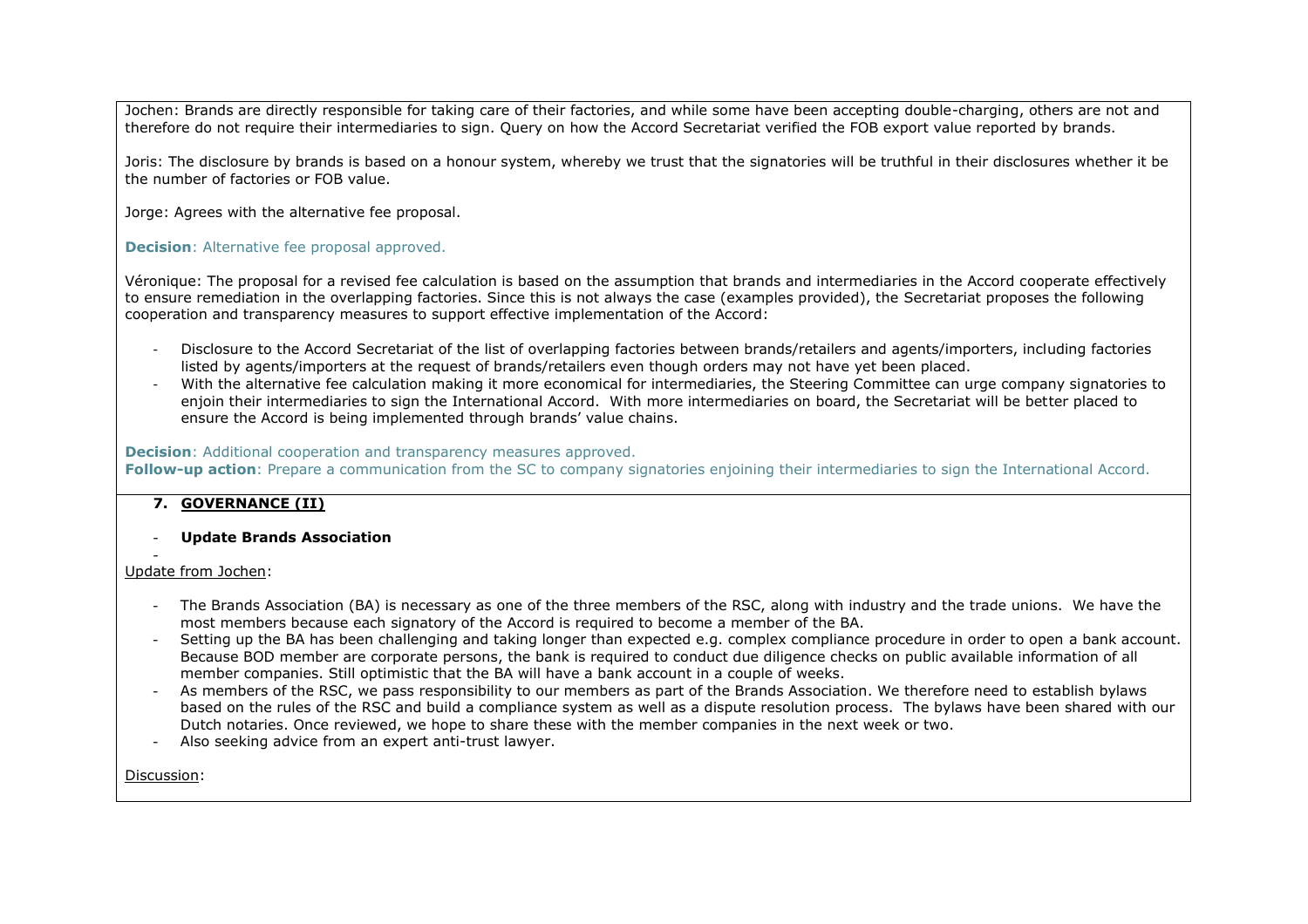Alke: The unions request to review the BA Bylaws before they are adopted. The International Accord makes direct references to the Brands Association. It is therefore essential to make sure that the Bylaws are compliant with the International Accord.

Jochen: Yes, the bylaws will be shared once reviewed by the notaries.

Mathias/Alke: Worried that BA puts an additional hurdle on brands joining the Accord. Was there not a simpler way to do this? The BA is only needed for the RSC. It is also unclear what this adds or how it is different from the mandate the brands have now under the current system.

Jochen:

- The BA allows us to have an organization where we can discuss things with our members. The caucus and cluster systems are not reliable. We currently do not have the structure to make sure all brands have been reached and issues are clearly reported.
- Agrees with Mathias that there are disadvantages.
- There will be elections whereby members will vote on BA board member as well as RSC board members.

#### - **Working Group on Human Rights Due Diligence**

Joris: This part of the agenda is an open discussion on what the expectations are and thinking is from both parties on the Working Group on Human Rights Due Diligence (HRDD). The current trend towards mandatory due diligence both at the national state levels and European Union should also inform the purpose and objectives of this Working Group. For example, the notion of "safe harbours" – to what extent would brands be fulfilling their due diligence obligations by their membership of multi-stakeholder/certification initiatives, is subject to a lot of debate at the EU level and between stakeholders. The Accord is a perfect illustration of how HRDD can be implemented for workplace safety in terms of identifying, mitigating and preventing adverse impacts, including irremediable risks e.g. the Accord's complaint mechanism is fully in line with UNGP effectiveness criteria. In the Netherlands, the government is looking for concrete examples of HRDD improvements, and the Accord is being showcased as one of those examples.

Discussion:

Christina:

- Under the previous Bangladesh Accord, there was no space or platform to discuss matters that did not fall within the mandate of the Accord. This is a space to have discussions that do not fall within a specific mandate. It can be open to all brands who sign and a way to collectively come together on issues brands/trade unions want to discuss.
- It is also a platform from which we can expand the scope of the International Accord. Not only on health and safety, or the grievance mechanism, but other areas and the International Accord could be convening tool to have these discussions.
- This is no less important than the work we are doing in Bangladesh or on expansion. We can present this it at the brand caucus, and the Secretariat can conduct a survey: what are the interests, what are the topics and concerns.

Jochen:

The negotiation committee to the International Accord discussed using the Accord system to extend the scope. In Germany, many requirements of the law can be met by the Accord e.g. on transparency, how to map the supply chain - German law goes lower down in the tier than what the Accord covers right now. We can explore how to use what we've established on supply chain responsibility. But our focus should be health and safety, Bangladesh and expansion.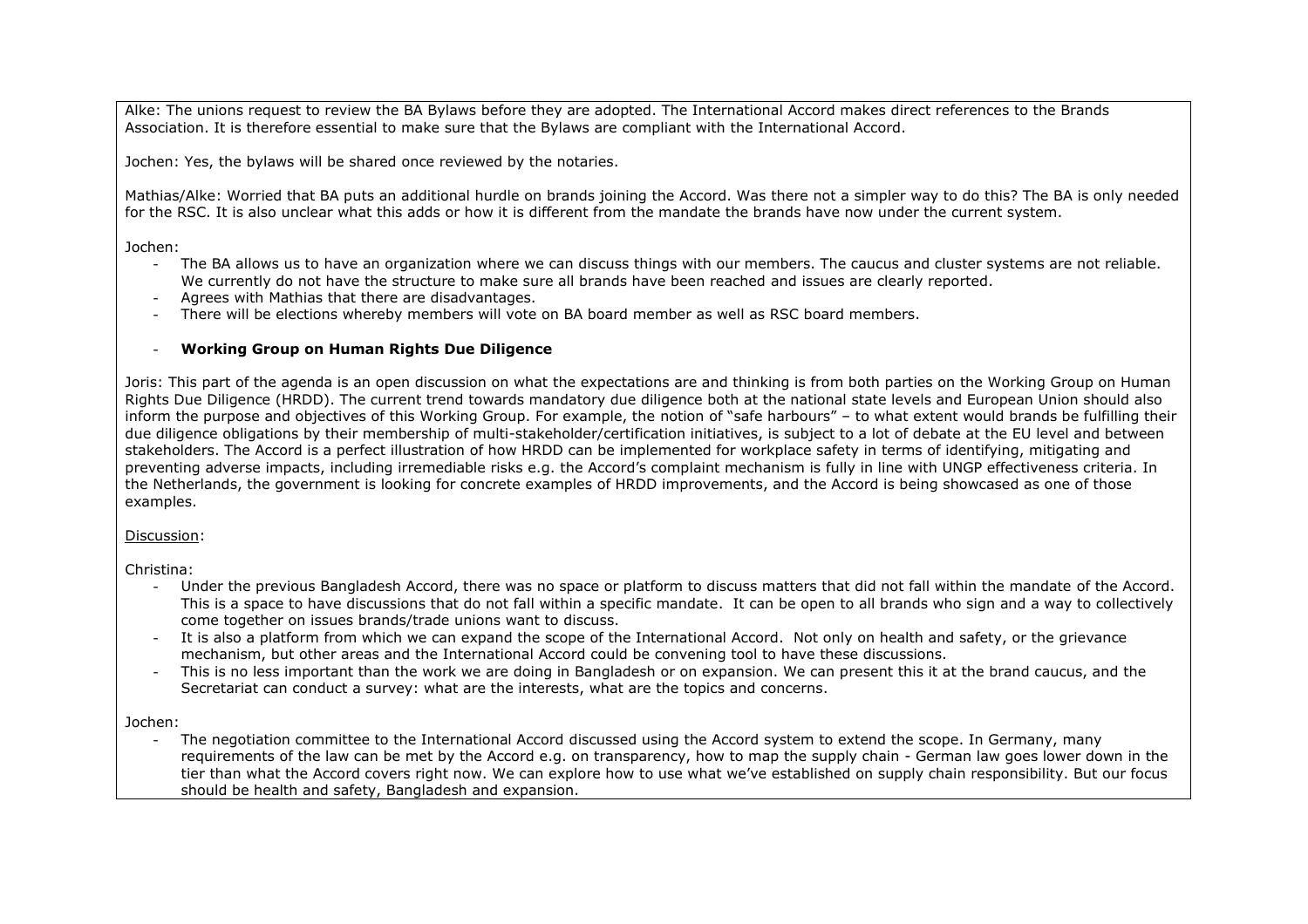- It can also be a platform to highlight how the Accord is different in terms of change on the ground but also what the limits are: what is functioning and not functioning, how to use the win-win-win situations. At RSC, there is the social/labour aspect but there is also a possibility to address environmental concerns in the future.
- Agrees that we can address this at the brand caucus.

Felicity:

- Agrees with Christina and Jochen, having a platform to reach out is important but it cannot just be a forum for discussion. Concrete actions for implementation need to come out of it.
- Joining the International Accord will support the brands with new legislation coming in.

Dan:

- The Accord is HRDD in action. It would be helpful for the Accord to describe that: how does the Accord match HRDD obligations already and how it supports signatory companies in what they are doing. This is a significant benefit just as a communication tool.
- It can be a platform for problem-solving on salient risks (gender-based violence and harassment, freedom of association, etc.) to support members and allow them space to air their points of view.

Alke:

- We also have the complaints mechanism. Workers trust the process. When going to other countries, brands will have a great interest to have a complaints mechanism.
- If there is a lack of expertise, we can explain to brands what the expectations are in terms of the new mandatory HRDD laws.

Ineke:

- The Accord complaints mechanism has put HRDD in practice, which brings remedy to scale and enforcement of remedy. There should be a focus on how our practice has provided means of implementation and its uniqueness of having an enforcement mechanism.
- Would be cautious about tying the Accord to the safe haven narrative. We do not want this to just be tick-box exercise.
- Identify gaps between the current practice and the mandatory HRDD obligations that will come.

Jorge: Agrees on a discussion on the expansion of the scope but we cannot be too ambitious in terms of what we hope to achieve with this platform.

Mick:

- This is at the forefront for a lot of the medium to large brands: amending the narrative of how we report on risks and aligning with the OECD Guidelines.
- Brands are also looking at the safe harbor provisions. This is certainly worth folding into the conversation. If a brand is looking at risk mitigation perspective, we can bolster what the Accord is doing from a due diligence perspective.

**Follow-up actions**:

- The Secretariat to prepare a survey for the brands on interest/topics of discussion for the Working Group on Human Rights Due Diligence
- To be included on the agenda of the next Brand Caucus meeting.

**AOB**